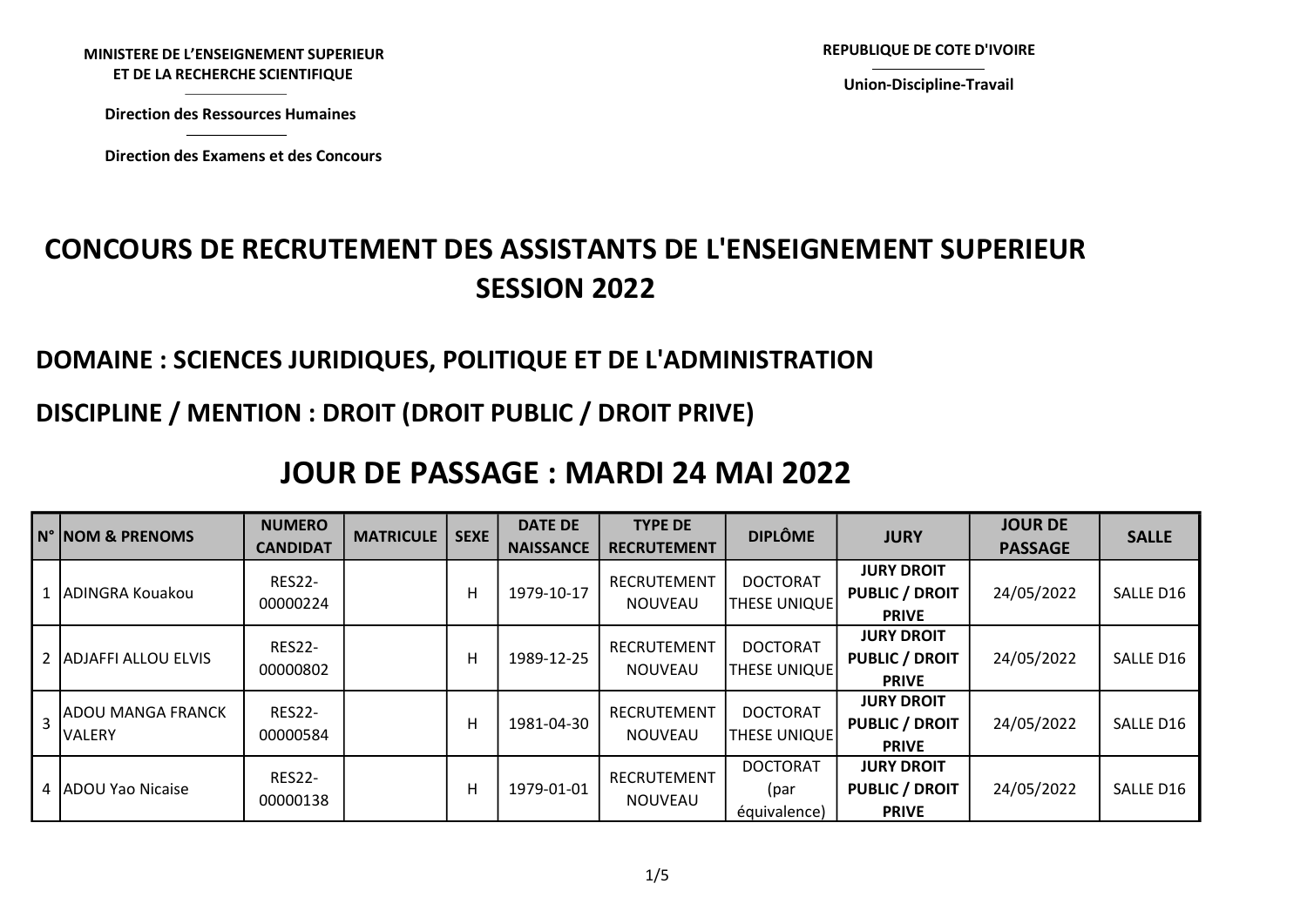|            | N° NOM & PRENOMS                  | <b>NUMERO</b><br><b>CANDIDAT</b> | <b>MATRICULE</b> | <b>SEXE</b> | <b>DATE DE</b><br><b>NAISSANCE</b> | <b>TYPE DE</b><br><b>RECRUTEMENT</b> | <b>DIPLÔME</b>                          | <b>JURY</b>                                                | <b>JOUR DE</b><br><b>PASSAGE</b> | <b>SALLE</b> |
|------------|-----------------------------------|----------------------------------|------------------|-------------|------------------------------------|--------------------------------------|-----------------------------------------|------------------------------------------------------------|----------------------------------|--------------|
|            | 5 AKA TÉDOU LANDRY                | <b>RES22-</b><br>00001464        |                  | н           | 1980-06-24                         | RECRUTEMENT<br>NOUVEAU               | <b>DOCTORAT</b><br>THESE UNIQUE         | <b>JURY DROIT</b><br><b>PUBLIC / DROIT</b><br><b>PRIVE</b> | 24/05/2022                       | SALLE D16    |
|            | 6 AKPOUET KOFFI THOMAS            | <b>RES22-</b><br>00001382        | 324227Z          | H           | 1978-01-28                         | <b>GLISSEMENT</b><br>CATEGORIEL      | <b>DOCTORAT</b><br>3eme CYCLE           | <b>JURY DROIT</b><br><b>PUBLIC / DROIT</b><br><b>PRIVE</b> | 24/05/2022                       | SALLE D16    |
|            | 7 AMESSAN Leba Blaise             | <b>RES22-</b><br>00000198        | 365 191X         | H           | 1979-09-25                         | <b>GLISSEMENT</b><br>CATEGORIEL      | <b>DOCTORAT</b><br>THESE UNIQUE         | <b>JURY DROIT</b><br><b>PUBLIC / DROIT</b><br><b>PRIVE</b> | 24/05/2022                       | SALLE D16    |
|            | 8 BAKAYOKO SEYDOU                 | <b>RES22-</b><br>00001686        |                  | Н           | 1979-10-04                         | RECRUTEMENT<br>NOUVEAU               | <b>DOCTORAT</b><br>(par<br>équivalence) | <b>JURY DROIT</b><br><b>PUBLIC / DROIT</b><br><b>PRIVE</b> | 24/05/2022                       | SALLE D16    |
| 9          | <b>BEUGRE Attemene</b><br>Sylvain | <b>RES22-</b><br>00000686        |                  | Н           | 1979-12-23                         | RECRUTEMENT<br>NOUVEAU               | <b>DOCTORAT</b><br>THESE UNIQUE         | <b>JURY DROIT</b><br><b>PUBLIC / DROIT</b><br><b>PRIVE</b> | 24/05/2022                       | SALLE D16    |
|            | 10 BLE FRANCK AURELIEN            | <b>RES22-</b><br>00001544        |                  | H           | 1986-01-19                         | RECRUTEMENT<br>NOUVEAU               | <b>DOCTORAT</b><br>3eme CYCLE           | <b>JURY DROIT</b><br><b>PUBLIC / DROIT</b><br><b>PRIVE</b> | 24/05/2022                       | SALLE D16    |
| $\vert$ 11 | COULIBALY ZANA<br>MADOU           | <b>RES22-</b><br>00000971        |                  | Н           | 1983-02-21                         | RECRUTEMENT<br>NOUVEAU               | <b>DOCTORAT</b><br>THESE UNIQUE         | <b>JURY DROIT</b><br><b>PUBLIC / DROIT</b><br><b>PRIVE</b> | 24/05/2022                       | SALLE D16    |
|            | 12 DJAVA AHIKPA ALBERT            | <b>RES22-</b><br>00000257        |                  | н           | 1978-09-03                         | RECRUTEMENT<br>NOUVEAU               | <b>DOCTORAT</b><br>THESE UNIQUE         | <b>JURY DROIT</b><br><b>PUBLIC / DROIT</b><br><b>PRIVE</b> | 24/05/2022                       | SALLE D16    |
|            | 13 EBA Samuelle Bernice           | <b>RES22-</b><br>00000134        |                  | F           | 1995-02-06                         | RECRUTEMENT<br>NOUVEAU               | <b>DOCTORAT</b><br>THESE UNIQUE         | <b>JURY DROIT</b><br><b>PUBLIC / DROIT</b><br><b>PRIVE</b> | 24/05/2022                       | SALLE D16    |
|            | 14 ESSOH EUGUE RICHARD            | <b>RES22-</b><br>00001166        |                  | Н           | 1977-09-27                         | RECRUTEMENT<br>NOUVEAU               | <b>DOCTORAT</b><br>THESE UNIQUE         | <b>JURY DROIT</b><br><b>PUBLIC / DROIT</b><br><b>PRIVE</b> | 24/05/2022                       | SALLE D16    |
|            | 15 GNAMIEN N'DRI<br>RAMONY        | <b>RES22-</b><br>00000433        |                  | Н           | 1981-09-30                         | RECRUTEMENT<br>NOUVEAU               | <b>DOCTORAT</b><br>3eme CYCLE           | <b>JURY DROIT</b><br><b>PUBLIC / DROIT</b><br><b>PRIVE</b> | 24/05/2022                       | SALLE D16    |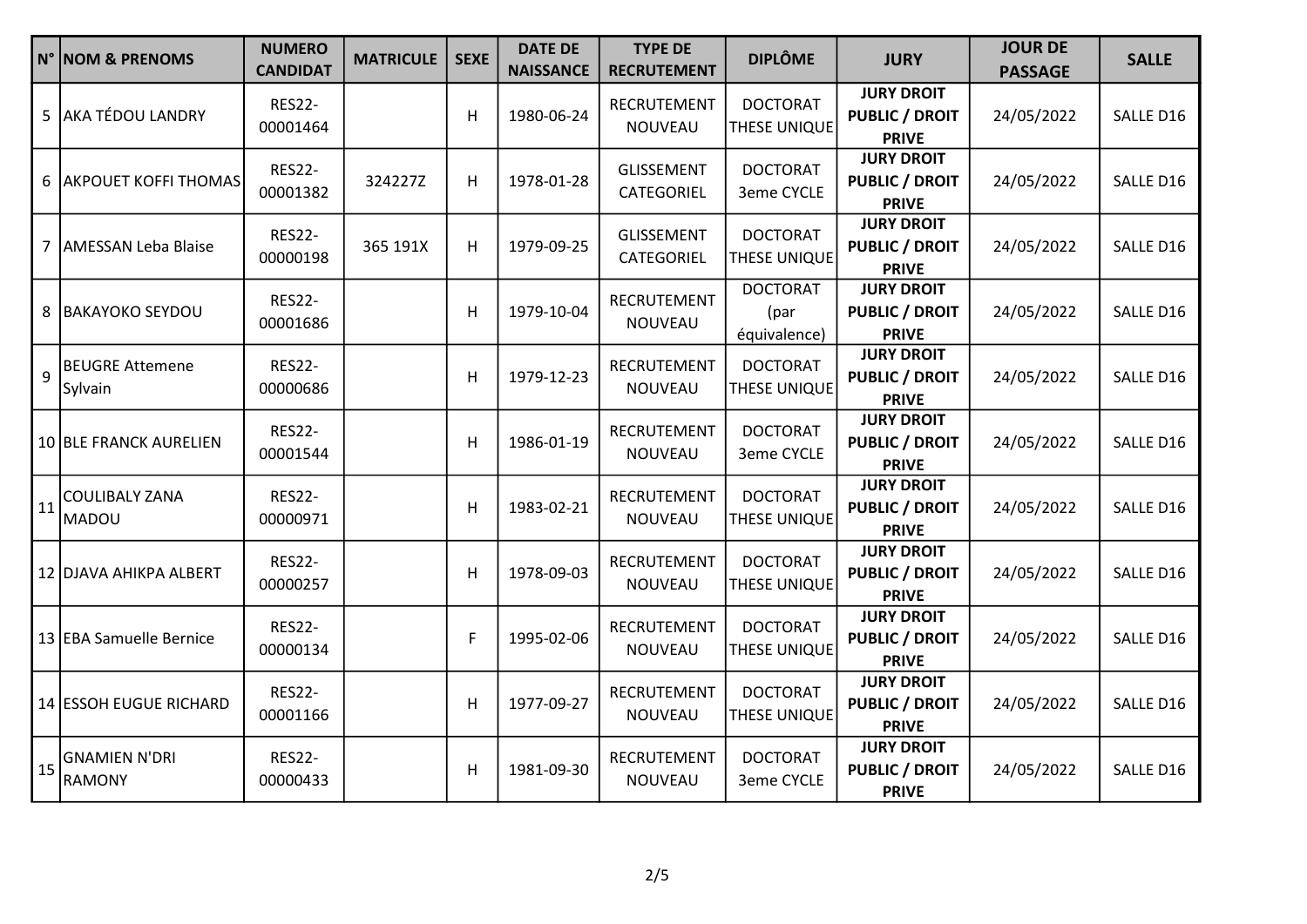|    | N° NOM & PRENOMS                                      | <b>NUMERO</b><br><b>CANDIDAT</b> | <b>MATRICULE</b> | <b>SEXE</b> | <b>DATE DE</b><br><b>NAISSANCE</b> | <b>TYPE DE</b><br><b>RECRUTEMENT</b> | <b>DIPLÔME</b>                         | <b>JURY</b>                                                | <b>JOUR DE</b><br><b>PASSAGE</b> | <b>SALLE</b> |
|----|-------------------------------------------------------|----------------------------------|------------------|-------------|------------------------------------|--------------------------------------|----------------------------------------|------------------------------------------------------------|----------------------------------|--------------|
| 16 | <b>GUEI AWEATEY LAETITIA</b><br>IDONNA CARMEN         | <b>RES22-</b><br>00000673        |                  | F           | 1983-11-01                         | RECRUTEMENT<br><b>NOUVEAU</b>        | <b>DOCTORAT</b><br>THESE UNIQUE        | <b>JURY DROIT</b><br><b>PUBLIC / DROIT</b><br><b>PRIVE</b> | 24/05/2022                       | SALLE D16    |
|    | $\left\vert 17\right\vert$ KASSI N'GUESSAN<br> MICHEL | <b>RES22-</b><br>00001648        |                  | H           | 1963-01-01                         | <b>CONTRAT</b>                       | <b>DOCTORAT</b><br>THESE UNIQUE        | <b>JURY DROIT</b><br><b>PUBLIC / DROIT</b><br><b>PRIVE</b> | 24/05/2022                       | SALLE D16    |
|    | 18   KOFFI KONAN EVARISTE                             | <b>RES22-</b><br>00001749        |                  | H           | 1986-01-01                         | <b>RECRUTEMENT</b><br><b>NOUVEAU</b> | <b>DOCTORAT</b><br>THESE UNIQUE        | <b>JURY DROIT</b><br><b>PUBLIC / DROIT</b><br><b>PRIVE</b> | 24/05/2022                       | SALLE D16    |
|    | 19 KOFFI KouamÉ Auguste                               | <b>RES22-</b><br>00000214        |                  | H           | 1988-02-28                         | RECRUTEMENT<br><b>NOUVEAU</b>        | <b>DOCTORAT</b><br>THESE UNIQUE        | <b>JURY DROIT</b><br><b>PUBLIC / DROIT</b><br><b>PRIVE</b> | 24/05/2022                       | SALLE D16    |
|    | 20 KOSSADI DAGO PIERRE<br>IALAIN                      | <b>RES22-</b><br>00000886        |                  | H           | 1982-09-09                         | <b>RECRUTEMENT</b><br><b>NOUVEAU</b> | <b>DOCTORAT</b><br><b>THESE UNIQUE</b> | <b>JURY DROIT</b><br><b>PUBLIC / DROIT</b><br><b>PRIVE</b> | 24/05/2022                       | SALLE D16    |

# JOUR DE PASSAGE : MERCREDI 25 MAI 2022

|                | N° INOM & PRENOMS                              | <b>NUMERO</b><br><b>CANDIDAT</b> | <b>MATRICULE</b> | <b>SEXE</b> | <b>DATE DE</b><br><b>NAISSANCE</b> | <b>TYPE DE</b><br><b>RECRUTEMENT</b> | <b>DIPLÔME</b>                         | <b>JURY</b>                                                | <b>JOUR DE</b><br><b>PASSAGE</b> | <b>SALLE</b> |
|----------------|------------------------------------------------|----------------------------------|------------------|-------------|------------------------------------|--------------------------------------|----------------------------------------|------------------------------------------------------------|----------------------------------|--------------|
|                | 1 KOUAKOU Akissi Gisèle                        | <b>RES22-</b><br>00000456        |                  | F           | 1989-07-03                         | RECRUTEMENT<br><b>NOUVEAU</b>        | <b>DOCTORAT</b><br><b>THESE UNIQUE</b> | <b>JURY DROIT</b><br><b>PUBLIC / DROIT</b><br><b>PRIVE</b> | 25/05/2022                       | SALLE D16    |
| $\overline{2}$ | IKOUASSI ANNEY ROLAND  <br><b>MAXIME ANDRÉ</b> | <b>RES22-</b><br>00000658        |                  | н           | 1977-04-19                         | RECRUTEMENT<br><b>NOUVEAU</b>        | <b>DOCTORAT</b><br>3eme CYCLE          | <b>JURY DROIT</b><br><b>PUBLIC / DROIT</b><br><b>PRIVE</b> | 25/05/2022                       | SALLE D16    |
|                | 3 KOUOGBA BABI MOISE                           | <b>RES22-</b><br>00001439        |                  | н           | 1975-12-29                         | <b>CONTRAT</b>                       | <b>DOCTORAT</b><br><b>THESE UNIQUE</b> | <b>JURY DROIT</b><br><b>PUBLIC / DROIT</b><br><b>PRIVE</b> | 25/05/2022                       | SALLE D16    |
| 4              | <b>IKPANGUI Christian</b><br>Hyppolite         | <b>RES22-</b><br>00000885        |                  | H           | 1988-12-12                         | RECRUTEMENT<br><b>NOUVEAU</b>        | <b>DOCTORAT</b><br>D'ETAT              | <b>JURY DROIT</b><br><b>PUBLIC / DROIT</b><br><b>PRIVE</b> | 25/05/2022                       | SALLE D16    |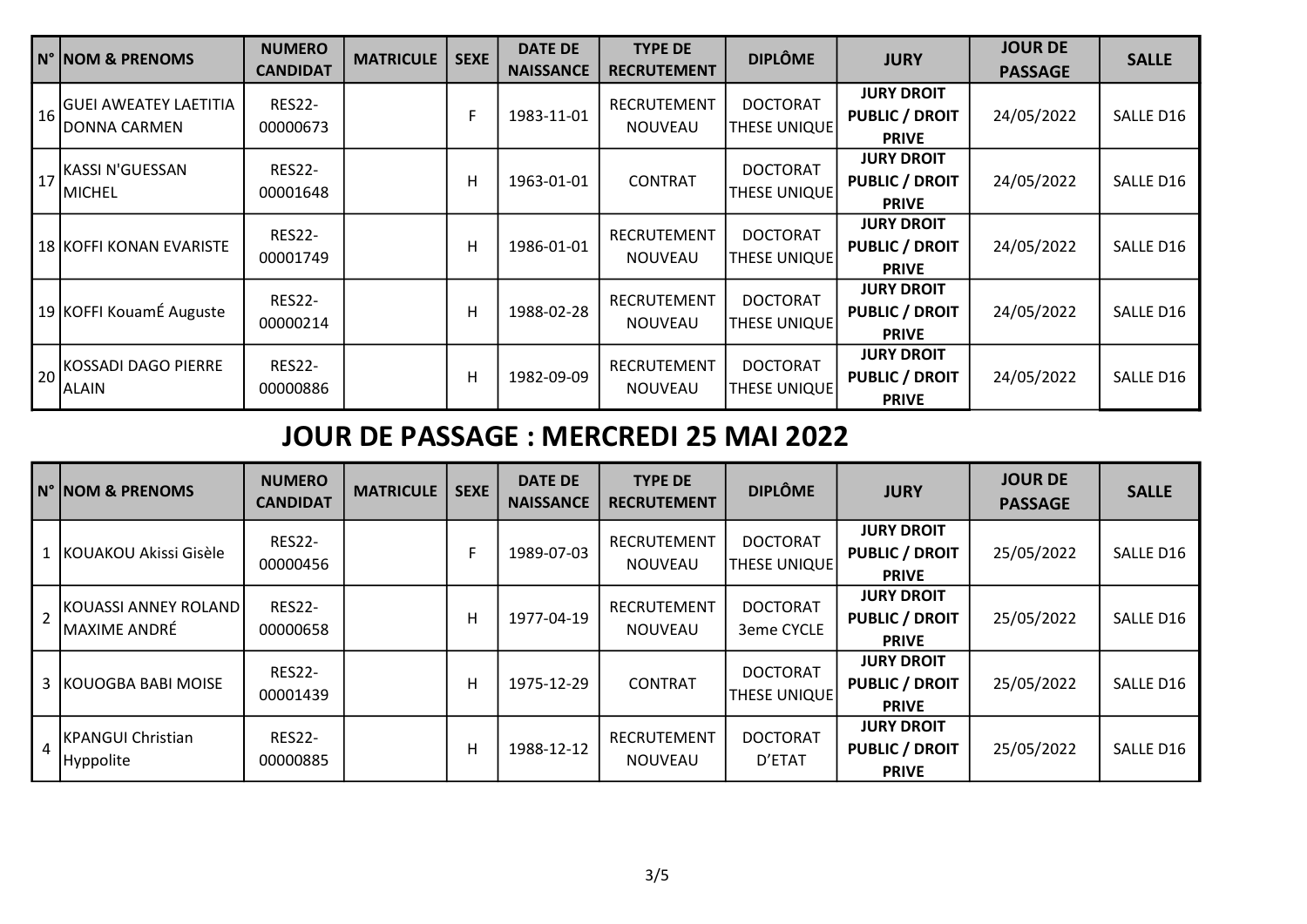|                 | N° NOM & PRENOMS                                                  | <b>NUMERO</b><br><b>CANDIDAT</b> | <b>MATRICULE</b> | <b>SEXE</b> | <b>DATE DE</b><br><b>NAISSANCE</b> | <b>TYPE DE</b><br><b>RECRUTEMENT</b> | <b>DIPLÔME</b>                  | <b>JURY</b>                                                | <b>JOUR DE</b><br><b>PASSAGE</b> | <b>SALLE</b> |
|-----------------|-------------------------------------------------------------------|----------------------------------|------------------|-------------|------------------------------------|--------------------------------------|---------------------------------|------------------------------------------------------------|----------------------------------|--------------|
| 5               | LOBE Pierre Olivier                                               | <b>RES22-</b><br>00001307        |                  | н           | 1983-08-19                         | RECRUTEMENT<br>NOUVEAU               | <b>DOCTORAT</b><br>THESE UNIQUE | <b>JURY DROIT</b><br><b>PUBLIC / DROIT</b><br><b>PRIVE</b> | 25/05/2022                       | SALLE D16    |
|                 | 6   MAH ZOLE PATRICIA                                             | <b>RES22-</b><br>00001293        |                  | F           | 1987-02-20                         | RECRUTEMENT<br><b>NOUVEAU</b>        | <b>DOCTORAT</b><br>3eme CYCLE   | <b>JURY DROIT</b><br><b>PUBLIC / DROIT</b><br><b>PRIVE</b> | 25/05/2022                       | SALLE D16    |
| $\overline{7}$  | MOMBLE Monneica<br>Guego Desire                                   | <b>RES22-</b><br>00000061        |                  | H           | 1990-02-01                         | RECRUTEMENT<br>NOUVEAU               | <b>DOCTORAT</b><br>THESE UNIQUE | <b>JURY DROIT</b><br><b>PUBLIC / DROIT</b><br><b>PRIVE</b> | 25/05/2022                       | SALLE D16    |
| 8               | N'GUESSAN BAUDELAIRE<br><b>ASSOMA MARTIAL</b>                     | <b>RES22-</b><br>00001298        |                  | Н           | 1977-11-08                         | RECRUTEMENT<br>NOUVEAU               | <b>DOCTORAT</b><br>THESE UNIQUE | <b>JURY DROIT</b><br><b>PUBLIC / DROIT</b><br><b>PRIVE</b> | 25/05/2022                       | SALLE D16    |
|                 | 9 NIAMBE KASSI RICHARD                                            | <b>RES22-</b><br>00000521        |                  | Н           | 1985-03-26                         | RECRUTEMENT<br>NOUVEAU               | <b>DOCTORAT</b><br>THESE UNIQUE | <b>JURY DROIT</b><br><b>PUBLIC / DROIT</b><br><b>PRIVE</b> | 25/05/2022                       | SALLE D16    |
|                 | $\vert$ 10 $\vert$ <sup>OKA EPSE BLEGUI</sup><br>JOSIANE FLORENCE | <b>RES22-</b><br>00001608        |                  | F           | 1973-07-01                         | <b>CONTRAT</b>                       | <b>DOCTORAT</b><br>THESE UNIQUE | <b>JURY DROIT</b><br><b>PUBLIC / DROIT</b><br><b>PRIVE</b> | 25/05/2022                       | SALLE D16    |
|                 | 11 OUATTARA ABOUDOU                                               | <b>RES22-</b><br>00001049        |                  | Н           | 1978-10-04                         | RECRUTEMENT<br>NOUVEAU               | <b>DOCTORAT</b><br>THESE UNIQUE | <b>JURY DROIT</b><br><b>PUBLIC / DROIT</b><br><b>PRIVE</b> | 25/05/2022                       | SALLE D16    |
|                 | 12 SERI BALLIE STEPHANE                                           | <b>RES22-</b><br>00001267        |                  | Н           | 1977-07-01                         | RECRUTEMENT<br>NOUVEAU               | <b>DOCTORAT</b><br>THESE UNIQUE | <b>JURY DROIT</b><br><b>PUBLIC / DROIT</b><br><b>PRIVE</b> | 25/05/2022                       | SALLE D16    |
|                 | 13 SIDIBE MOUSTAPHA                                               | <b>RES22-</b><br>00000023        |                  | Н           | 1988-02-25                         | RECRUTEMENT<br>NOUVEAU               | PHD                             | <b>JURY DROIT</b><br><b>PUBLIC / DROIT</b><br><b>PRIVE</b> | 25/05/2022                       | SALLE D16    |
|                 | 14 SIHAN Charles Arnaud<br><b>Desire</b>                          | <b>RES22-</b><br>00001645        |                  | Н           | 1980-01-01                         | RECRUTEMENT<br>NOUVEAU               | <b>DOCTORAT</b><br>THESE UNIQUE | <b>JURY DROIT</b><br><b>PUBLIC / DROIT</b><br><b>PRIVE</b> | 25/05/2022                       | SALLE D16    |
| $\overline{15}$ | SILUE Kolotiolobafolo<br>Alama                                    | <b>RES22-</b><br>00000144        |                  | H           | 1987-06-26                         | RECRUTEMENT<br>NOUVEAU               | <b>DOCTORAT</b><br>THESE UNIQUE | <b>JURY DROIT</b><br><b>PUBLIC / DROIT</b><br><b>PRIVE</b> | 25/05/2022                       | SALLE D16    |